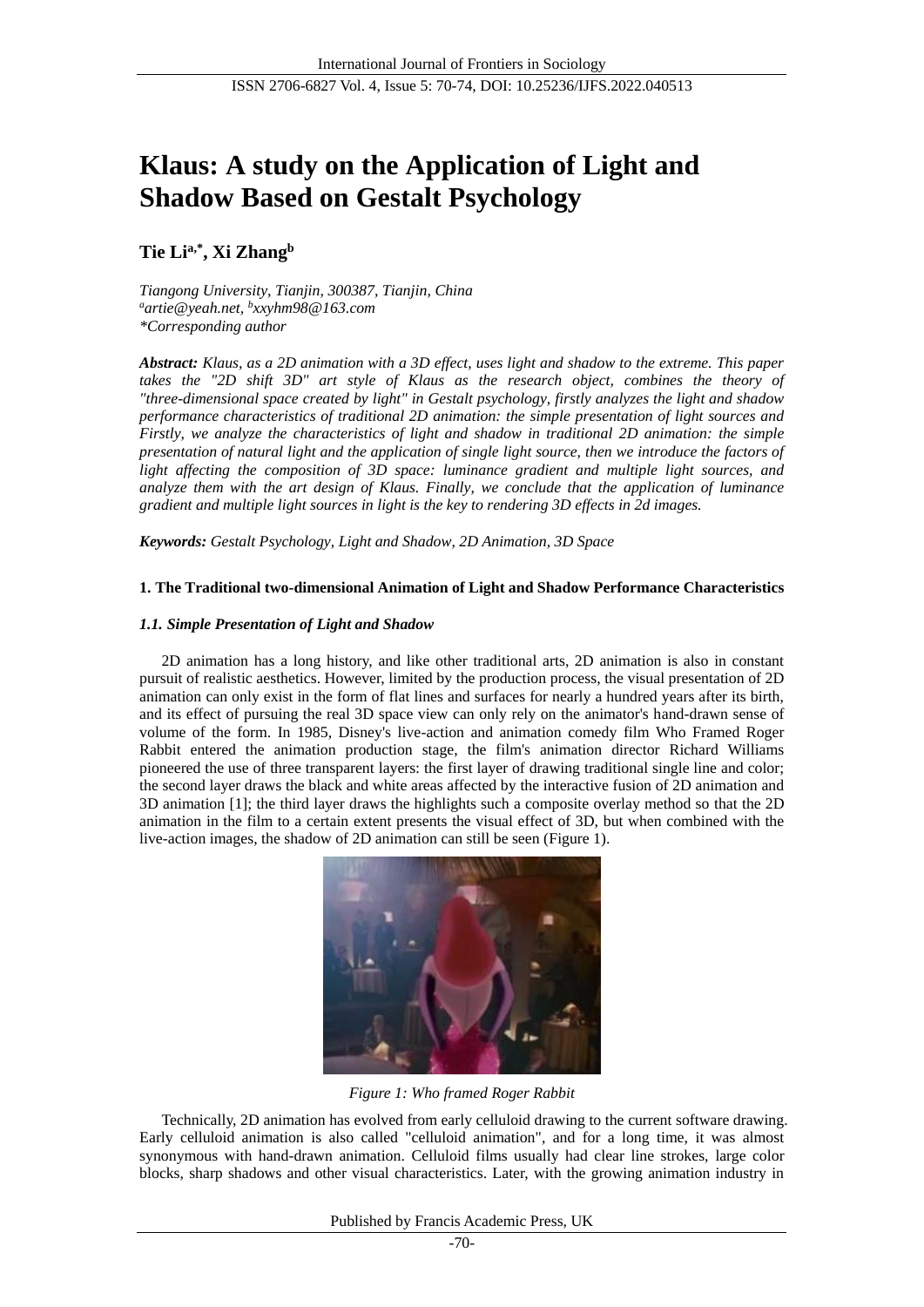various countries, this coloring style gradually evolved into the mainstream style of 2D animation. In the twenty-first century, digital painting emerged, and traditional celluloid film painting was gradually eliminated by the times, but the drawing style with celluloid characteristics was retained, and the mode of base color-shadow-highlight was still continued in the production of 2D animation. Influenced by the traditional celluloid style, 2D animation is extremely simple in terms of light and shadow performance, and the light and shadow performance of the objects irradiated by light is also relatively single, without changes in brightness and gradient, and only a single layer of color is placed on the base color of the layer as a positive overlay to show the volume of the characters and objects as a dark block, lacking brightness gradient (Figure 2).



*Figure 2: 1994 ver The Lion King*

# *1.2. Natural Light and Single Light Source*

In addition to the simple presentation of light, the use of natural light and single light source is an important means of traditional 2D animation light processing [2]. The so-called natural light refers to the direct light from the sun or the scattered light from the sky, which has the characteristics of high brightness and large area. In traditional 2D animation, natural light is often applied as the main light source of the scene to provide a suitable space for the character performance and facilitate the narrative [3]. For example, in Figure 3, the room where the character Lazy Goat is located in Pleasant Goat and Big Big Wolf and the scene where Sakura is playing outdoors in Magic Card Girl Sakura, both use natural light, aiming to account for the environment and facilitate the performance of the animation character under the premise of reducing production cost. Single light source has the characteristics of small area, strong directionality, and concentrated brightness. Single light source is commonly used in traditional 2D animation to express the physical characteristics of the scene or to participate in the construction of the lens language. Such as Figure 3 of Detective Conan can be seen in the application of a single light source: the screen light from the right side, shining in the backside of Conan, the rest of the place are in the shade, the application of single light source is intended to express the psychological activities of Conan at this time: the suspicion of the people present, while creating a sense of insecurity atmosphere. It is worth mentioning that both natural light and single light sources are omitted in the application of traditional 2D animation, and only the shadows of the same tone are retained, which makes the traditional 2D animation look flatter [4].







*Pleasant Goat and Big Big Wolf, Magic Card Girl Sakura Detective Conan Figure 3: Domestic and foreign traditional two-dimensional animation screenshots*

#### **2. Light and the Composition of Three-Dimensional Space Influence Factors**

#### *2.1. Brightness Gradient*

"All gradients have the power to create depth. And the luminance gradient is again the most powerful of them all. Not only in different spatial settings such as the interior of a room as well as in external landscapes but also in individual objects, it is wonderfully expressive." [5] In Art and Visual

Published by Francis Academic Press, UK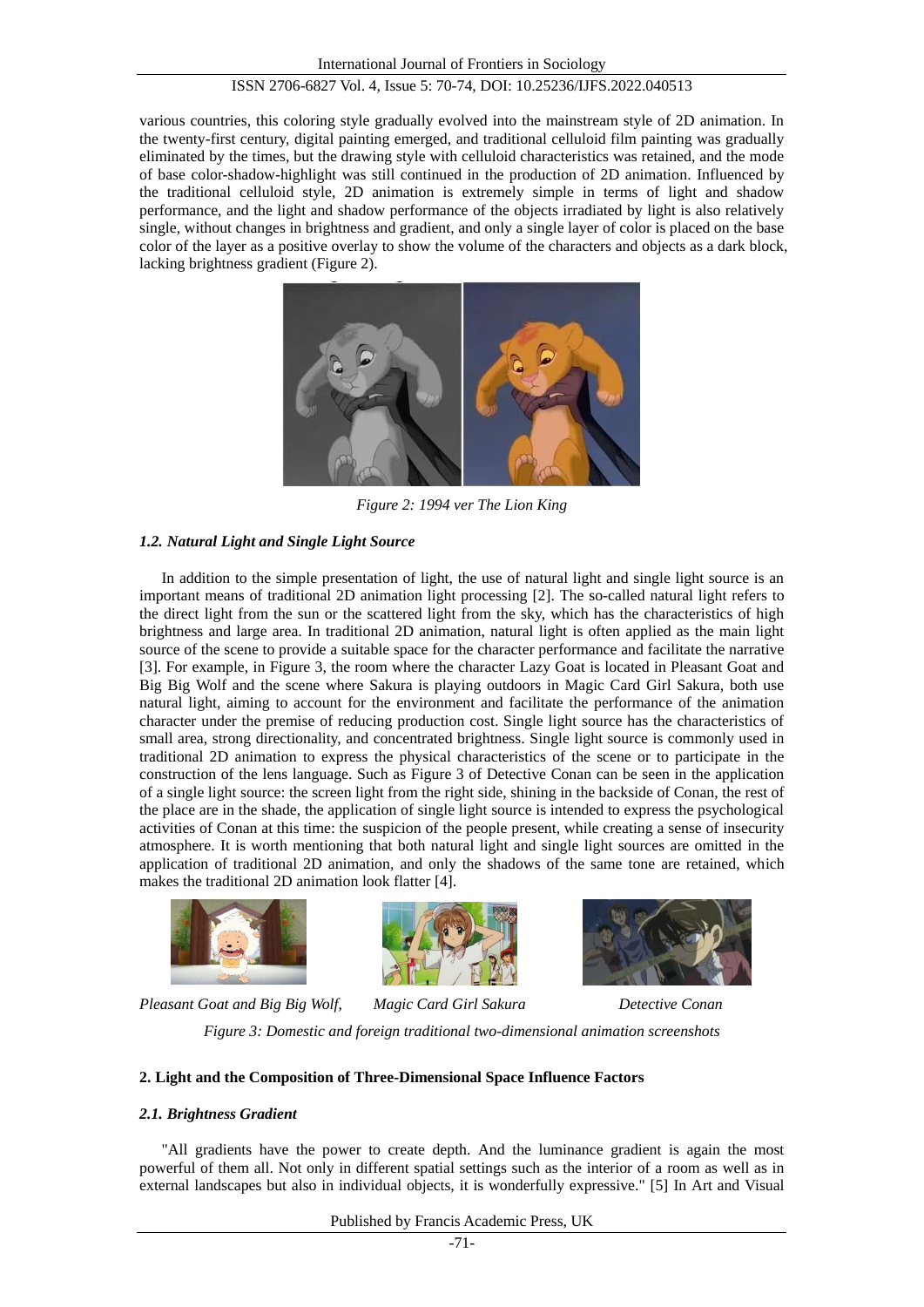Perception, Anheim argues for the connection between light and three-dimensionality through Gehrke's and Lau's experiments in which objects are illuminated with sidelight to increase their three-dimensional effect. In addition, experiments on light exposure of stereoscopic models demonstrate that the gradient of light and darkness produced by light affects the stereoscopic perception of the viewed object.,

When we look at an object in isolation, it is impossible to see that the difference in the brightness above it is caused by the illumination of an external light source, but remains attributable to the real physical difference between white, black, and gray above it.

A surface can be obtained by accelerating the light gradient. However, when the eye looks directly at a raised surface, the convex object becomes flat, and its three-dimensionality gradually increases as it is accelerated from its center to its edges. Thus, by changing the steepness of the step, the shape of this convex surface can be controlled. A step that varies at a constant rate can produce an inclined surface effect, thus reflecting the physical fact that the inclination is constant throughout the convex surface. In Figure 4, when we do a comparison between a and b, we will feel that a is more three-dimensional than b - some. This is because the lightness and darkness in b are symmetrically distributed like a sphere. When viewing such a symmetrical pattern, it is difficult to obtain a sense of three-dimensionality, and the object does not convey a strong impression of being illuminated by an external light source. On the contrary, a the gradient creates an asymmetry that detaches from the object and becomes superimposed from the outside, making the pattern a sphere illuminated by an external light source at an angle, with a strong sense of three-dimensionality.



*Figure 4: Illuminated spheres*

A clear or black-and-white distribution of light not only makes the shape of a single object neat and coherent but also has the same effect on the overall environment in which the object is located. The totality of things that appear in the frame of a painting or a stage can be seen as a large thing or as a combination of several larger things, where the smaller components are seen as parts of the larger thing.

Figure 5 shows the official drawing process, from which we can see that Klaus' idea of a two-dimensional simulation of three dimensions is in line with Anheim's discussion of light space in Art and Visual Perception, and the theory is properly applied to the production of the film. In the process diagram in Figureure 5, we can see the light and shadow with a luminance gradient used in the animation to achieve 3D: Figure 2 is a traditional 2D animation base, and in the process of drawing from Figure 2 to Figure 3, a right-hand light is used to increase the luminance gradient, making the character look more three-dimensional from Step 2 to Step 3.



*Figure 5: The influence of light and shadow on the sense of 3D in animation film design*

Black shading destroys or distorts the shape of things because it not only hides important parts of things but also destroys their continuous and consistent surfaces by cutting them off with a clear boundary line between light and dark areas. Adhesive shadows, only when their edges are partially blurred, can retain their transparent film character. Shining a strong spotlight on a sculpture creates the thick black contour lines argued by Hiren, relentlessly destroying the unity of the sculpture's surface and generating a meaningless black and white shape. Conversely, everyday light in daylight makes the sculpture look extremely beautiful because the diffuse nature of this light compensates for the negative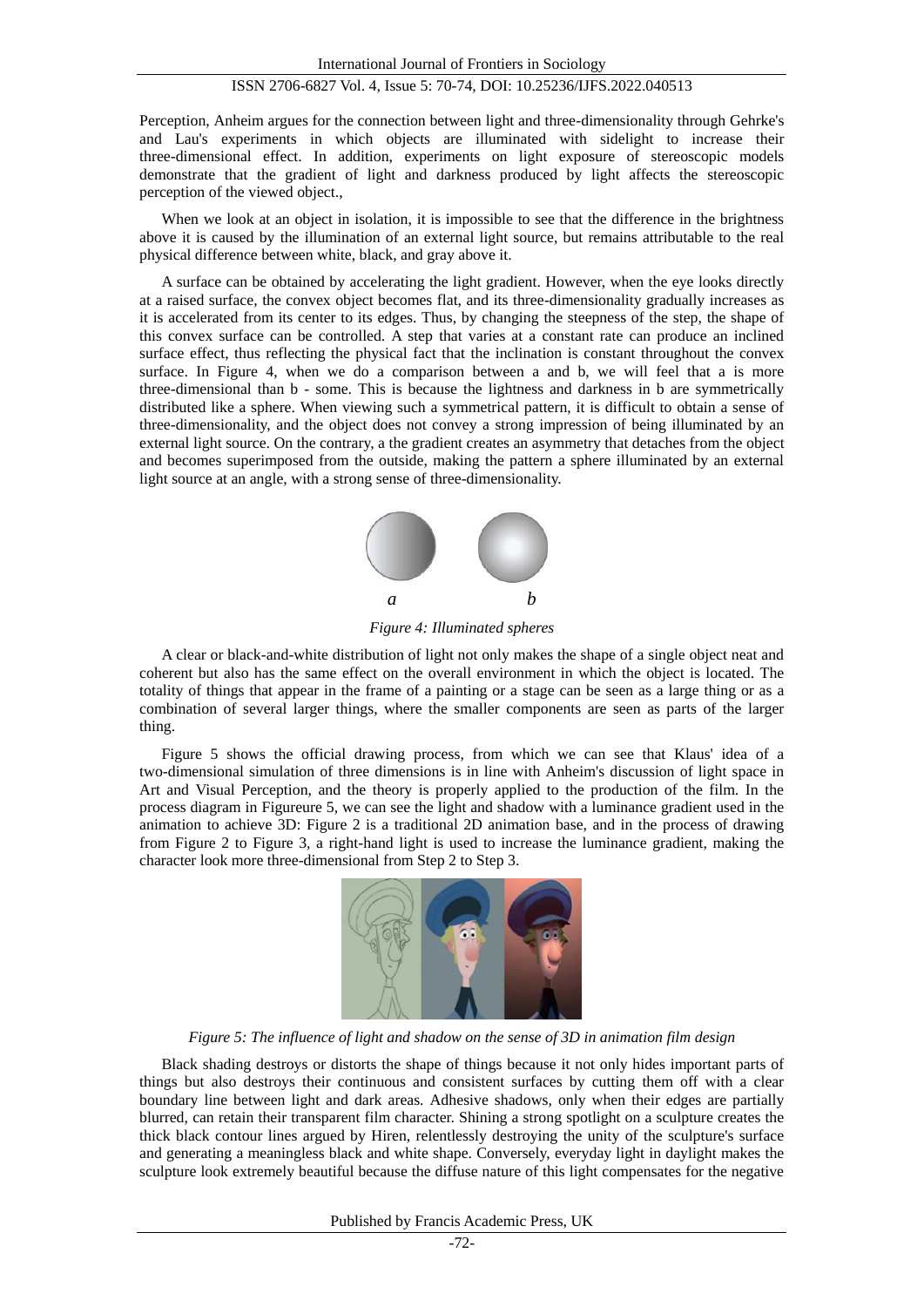effects of direct sunlight, creating a soft gradient of variation.

In Figure 6, the character Jasper is shown under different lighting, from left to right, the first one is the unlit Jasper, which is the same as the ordinary 2D animation and lacks the sense of three-dimensionality. The second one has sunlight from the side, and the character becomes three-dimensional, but the gradient of light is too small, and the contour line presented in the junction line of light and dark is thick, black, and stiff, the character looks very stereotypical, just like the early unrendered 3D mapping character, lacking realism and beauty. The third one is a bottom light from the bottom to the top, the light brightness gradient is large and soft, there is a small black shadow area, there is a gradient, enhance the three-dimensional sense of the character and the character in the space of the level, so that the character looks vivid and rich storytelling.



*Figure 6: Role under different lighting*

#### *2.2. Multiple light sources*

"To avoid confusion between the irradiated brightness and the hue of the object itself, the distribution of light throughout the environment must be understood by the viewer's eye. This is easy to do when using just one light source. But in photography and stage lighting, several light sources are often used in combination to avoid excessive shadows." In a gallery, studio or stage, to avoid crude lopsidedness in light exposure, it is necessary to combine the lighting of several light sources to form an organic whole. Several types of light can be added together to create a uniform illumination, or each illumination itself produces a kind of self-contained luminance gradient. If you want to make each light source cooperate with each other, the photographer must organize them into a ladder, so that one of them acts as the dominant "starter light source", while reducing the supporting power of other light sources. Therefore, it can be concluded that the combination of multiple lights is essential for the three-dimensional visual construction of flat images.

The reason why our eyes can see the rich and colorful world is because of the multi-light irradiation, the spatiality, three-dimensionality, structure and level of the scene need the irradiation and display of multiple light sources, and the shadows produced by the light can largely make up for the lack of composition [6]. Multiple light sources are an important means of transforming flat shapes into spatial shapes [7]. As shown in the animation screenshot in Figure 7, the natural light emitted from the moon at night in the distant part, the lights emitted from the residents' rooms, the lights in the town, and the reflections from the snow in the foreground part, and the reflections from the environment on the characters in the foreground part, multiple light sources are concentrated in one shot, rich in layers, which together create the 3D visual sense of the animation. The light sources in the animation screenshots are only the tip of the iceberg of the application of multiple light sources in the film. In order to maximize the three-dimensional characteristics of the film, the entire animation was designed with complex movements and huge scenes, and as many as eight layers of lighting were used in the post-practice process [8], allowing the artists to combine and use them at will, thus achieving a perfect "two rendering three". Visual effects.,

#### **3. Summarization**

Based on the principle of Gestalt psychology: the luminance gradient of light and the performance of multiple light sources make Klaus' "2D shift 3D" a reality. Without the attachment of light and shadow, it is difficult to produce a real sense of beauty even if the scene is delicate. Therefore, the 3D "magic" of flat 2D animation modeling lies in the balance achieved by the clever cooperation of light, through the principle of optical illusion brought about by light, so that the audience can see the

Published by Francis Academic Press, UK